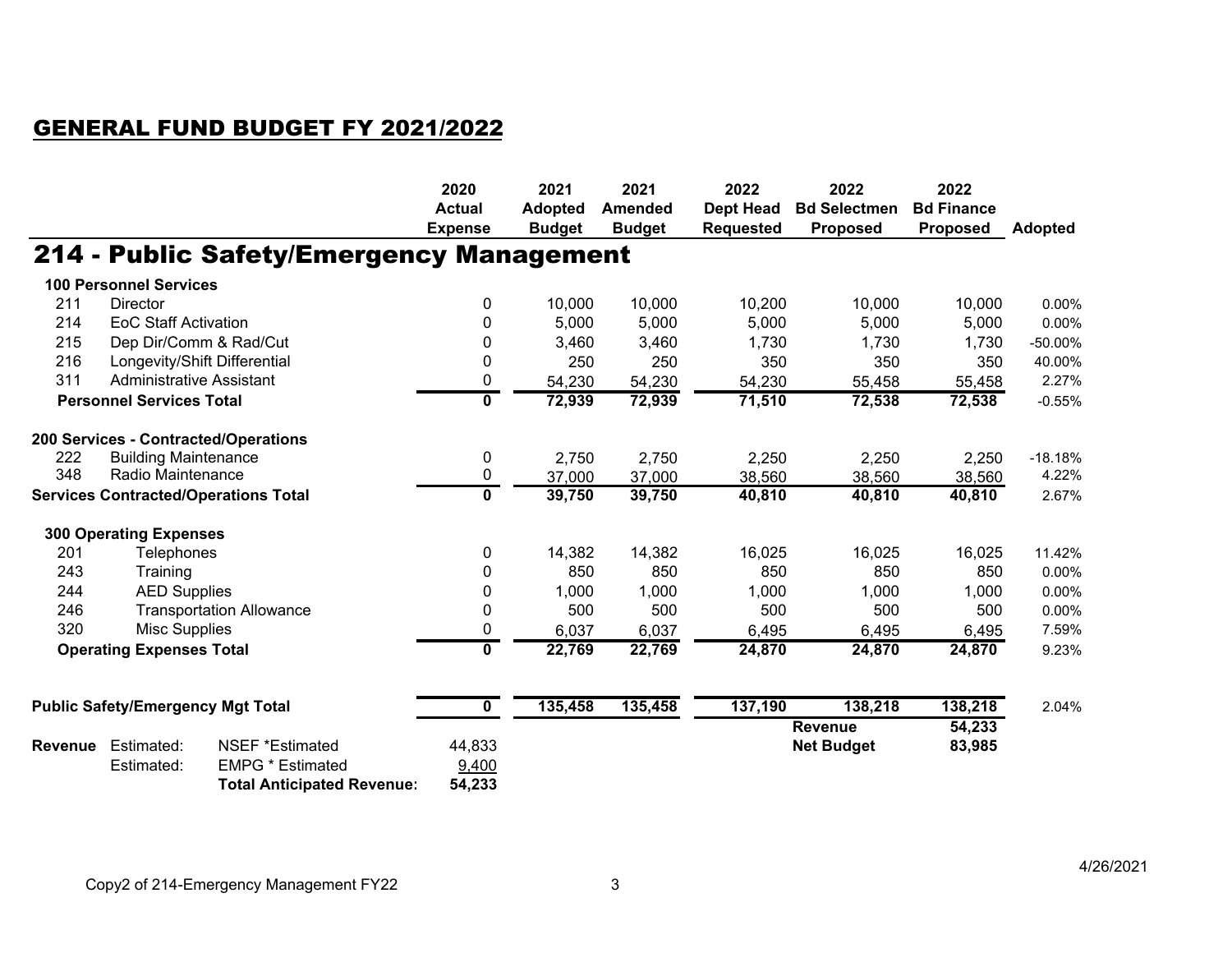**Department Total 138,218**

TOWN OF EAST LYME

**Dept No. 214Dept**

**Public Safety/Emergency Mgt**

| ***Previously part of department 224*** |  |  |  |
|-----------------------------------------|--|--|--|
|-----------------------------------------|--|--|--|

| Acct.                                  | <b>Account</b><br><b>Description</b> | 21/22<br><b>Budget</b> | <b>Supporting Description of Activity</b>                                                                                                                                                                                                                                                                             |
|----------------------------------------|--------------------------------------|------------------------|-----------------------------------------------------------------------------------------------------------------------------------------------------------------------------------------------------------------------------------------------------------------------------------------------------------------------|
|                                        | <b>100 Personnel Services</b>        |                        |                                                                                                                                                                                                                                                                                                                       |
| 211                                    | <b>EMD</b>                           | 10,000                 | \$10,200 for EMD Stipend - Total reflects 2% COLA BoS reduction Stipend no COLA.                                                                                                                                                                                                                                      |
| 214                                    | <b>EOC Staff Activation</b>          | 5,000                  | \$5,000 for essential personnel to cover the EOC operations for Millstone drills requiring EOC<br>staffing, storms and other real world emergencies as well as labor for townwide camera<br>maintenance/repair, public preparedness and distribution events.                                                          |
| 215                                    | Dep Dir/Comm & Rad/Cut               | 1,730                  | \$1,730 Stipend reduction for Deputy EMD and \$72.07 per month x 12 months reflects a 2%<br>COLA for Communications Officer and Radiological Officer stipends                                                                                                                                                         |
| 216                                    | Longevity/Shift Differential         | 350                    | Longevity:<br>Administrative Assistant Julie Wilson - March 2022 - 15 to 19 years of service \$350 per year.                                                                                                                                                                                                          |
| 311                                    | <b>Administrative Assistant</b>      | 55,458                 | Full time Administrative Assistant - Emergency Management / Public Safety<br>37.5 hours per wk x 52 wks @ \$27.81 per hour. Total: \$54,230 **Note, Total reflects the<br>UPSEU Contract rate of pay in effect at contract expiration 6/30/2021. BoS increase for<br>UPSEU wages - 2.25% one year contract extension. |
| <b>Public Safety/EM Dept Total</b>     |                                      | 72,538.                |                                                                                                                                                                                                                                                                                                                       |
|                                        | 200 Services - Contracted/Operations |                        |                                                                                                                                                                                                                                                                                                                       |
| 222                                    | <b>Building Maintenance</b>          | 2,250                  | \$2,250 for Maintenance for generators: 5 total: 1 fixed, 2 mobile and 3 off site                                                                                                                                                                                                                                     |
| 348                                    | Radio Maintenance                    | 38,560                 | \$34,250 for the Utility Communications radio maintenance contract   \$2,000 for Town-wide<br>Camera equipment repairs / maintenance   \$750 portable radio equipment (batteries, etc.)  <br>\$1,560 for 6 remote communications site batteries. These batteries are overdue for<br>replacement.                      |
| Services/Contract/Oper Total<br>40,810 |                                      |                        |                                                                                                                                                                                                                                                                                                                       |
|                                        | <b>300 Operating Expenditures</b>    |                        |                                                                                                                                                                                                                                                                                                                       |

 $\begin{array}{|c|c|c|}\hline \text{FY } 2021/2022 \ \hline \end{array}$ 

 **Budget Input 26-Apr-21**